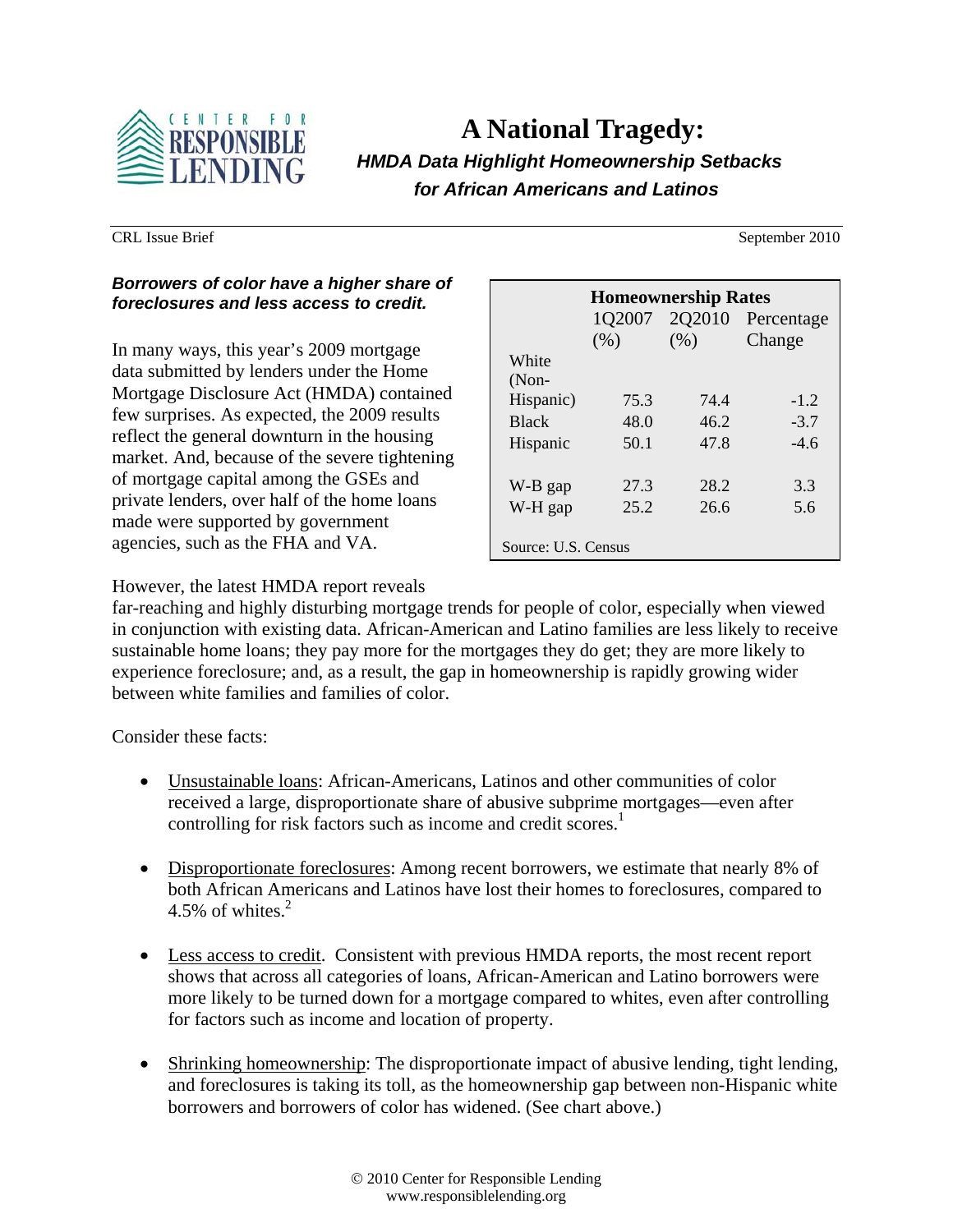## **Refinances in 2009 – Not Much Help**

The latest HMDA report shows that access to sustainable mortgages to *purchase* homes has been severely curtailed. In fact, the overall increase in mortgages during 2009 was driven by refinances. However, this refinance activity was largely absent in census tracts with high foreclosure activity. So even with historically low interest rates, mortgages were scarce for borrowers of color who were struggling with their loan and also for those hoping to buy their first home.

# **Risky Borrowers or Risky Loans?**

A superficial look at the mortgage situation today might make it tempting to conclude that lowand moderate-income borrowers and borrowers of color simply had too much access to credit before the housing bubble burst. However, research indicates that the problem went deeper, extending to systemic risks that originated in the mortgage market itself. If there had been high access to sustainable mortgages, the subprime market would have behaved quite differently. For example, the predominate product would not have been the 2/28 "exploding" ARM, and mortgage applications would have received meaningful scrutiny before lenders approved them.

In fact, empirical research shows that high foreclosures have largely been driven by defective mortgage products and push-marketing families into bad loans. In late 2007, the *Wall Street Journal* reported on a study that found 61% of subprime loans originated in 2006 "went to people with credit scores high enough to often qualify for conventional [i.e., prime] loans with far better terms."<sup>3</sup> Moreover, 94% of subprime loans were made by institutions not covered by a mandate (the Community Reinvestment Act) to lend in underserved communities.<sup>4</sup> For more details on "risky borrowers vs. risky loans," see our Congressional testimony, "Foreclosures Continue: What Needs to Change in the Government Response?"5

## **What Can Be Done?**

To avoid another subprime fiasco, the sensible mortgage rules included in the new financial reform bill are a good first step. In addition, we need effective market oversight to avoid the extremes we have seen during recent years, as the market swings from loose credit with high risks to very tight credit that penalizes qualified families. A key part of effective oversight will mean collecting more and better information on loans that are made, including HMDA and other public datasets. These efforts must be complemented by broader reforms, including these:

- Sensible GSE reforms that tie government guarantees on mortgage securities to responsible and sustainable loans;
- Vigilance in ensuring that the Federal Housing Administration continues to focus on its key mission of supporting homeownership opportunities for groups not well served by the conventional market, including low- and moderate-income families; and
- Safeguards to ensure that all banks—which receive valuable public benefits, including depository insurance and access to favorably priced borrowing through the Federal Reserve—have a commitment to fair lending practices.

<sup>1</sup> <sup>1</sup> See, e.g., http://www.responsiblelending.org/mortgage-lending/research-analysis/rr011-Unfair\_Lending-0506.pdf.  $\frac{2}{3}$  http://www.responsiblelending.org/mortgage-lending/research-analysis/rr011-Unfair\_Lending-0506.p

<sup>&</sup>lt;sup>2</sup> http://www.responsiblelending.org/mortgage-lending/research-analysis/foreclosures-by-race-and-ethnicity.html

<sup>3</sup> Rick Brooks and Ruth Simon, *Subprime Debacle Traps Even Very Credit-Worthy As Housing Boomed,*